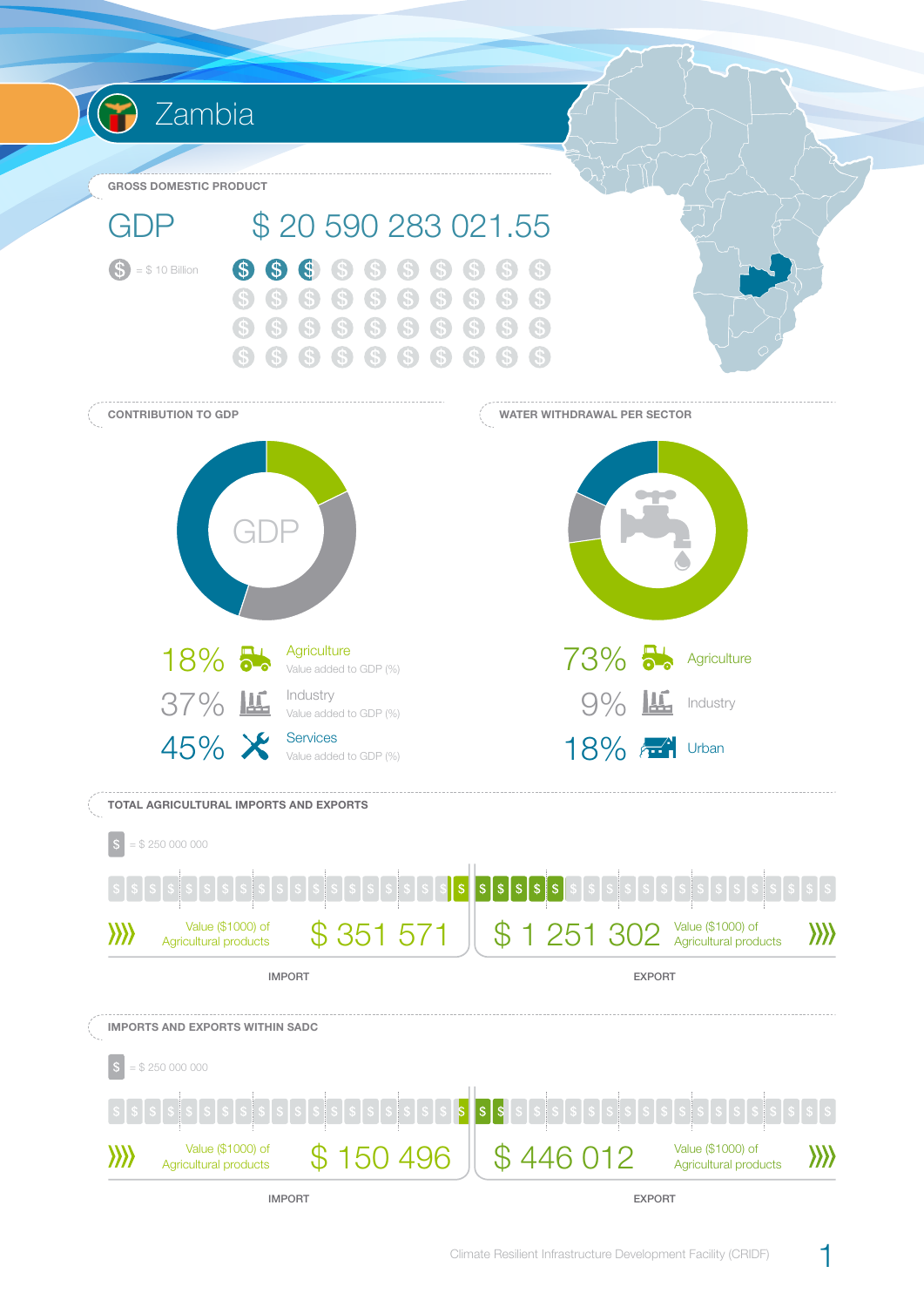



W

Sti

ST

W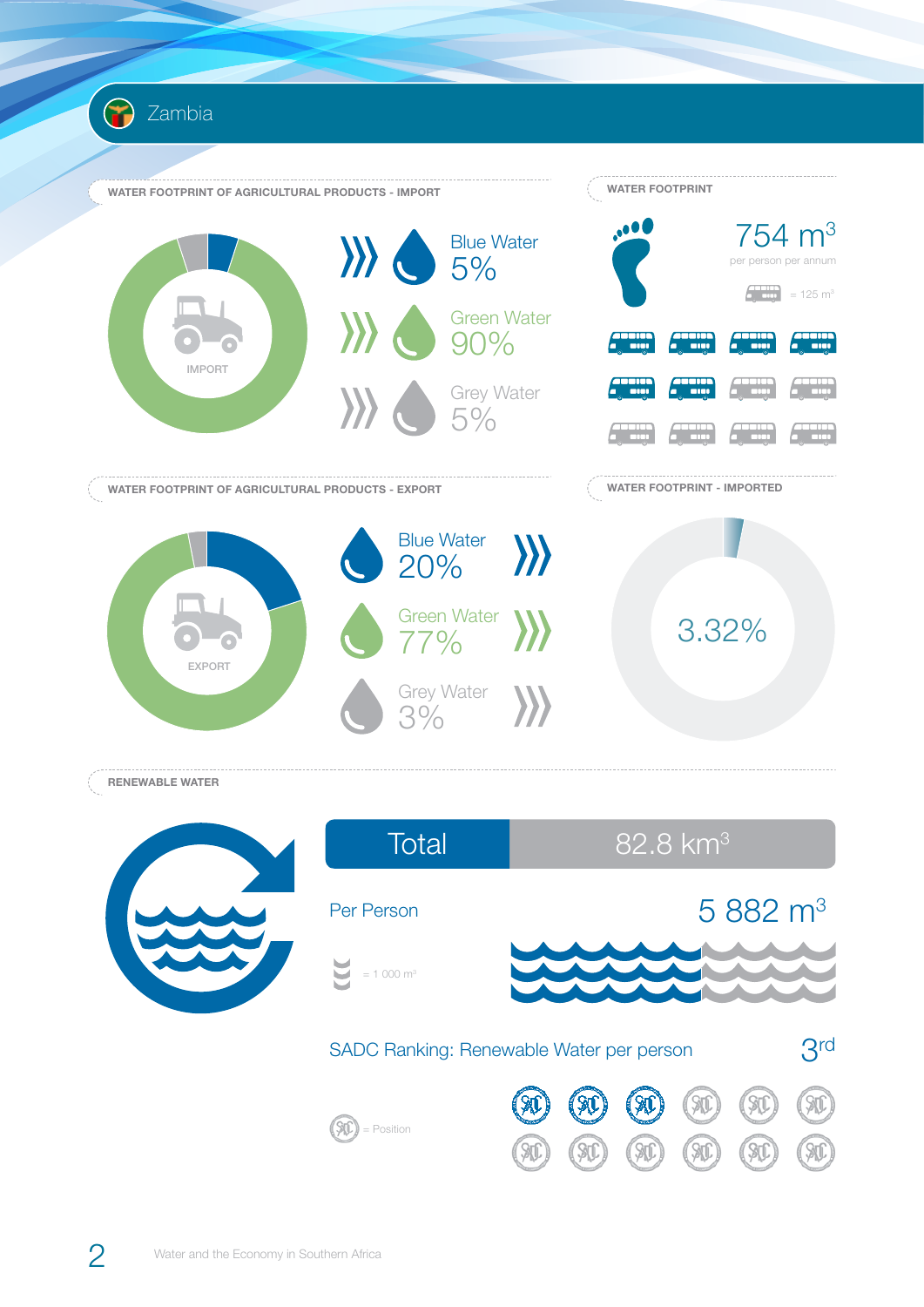## Water and the Economy in Southern Africa



## **WATER WITHDRAWALS**